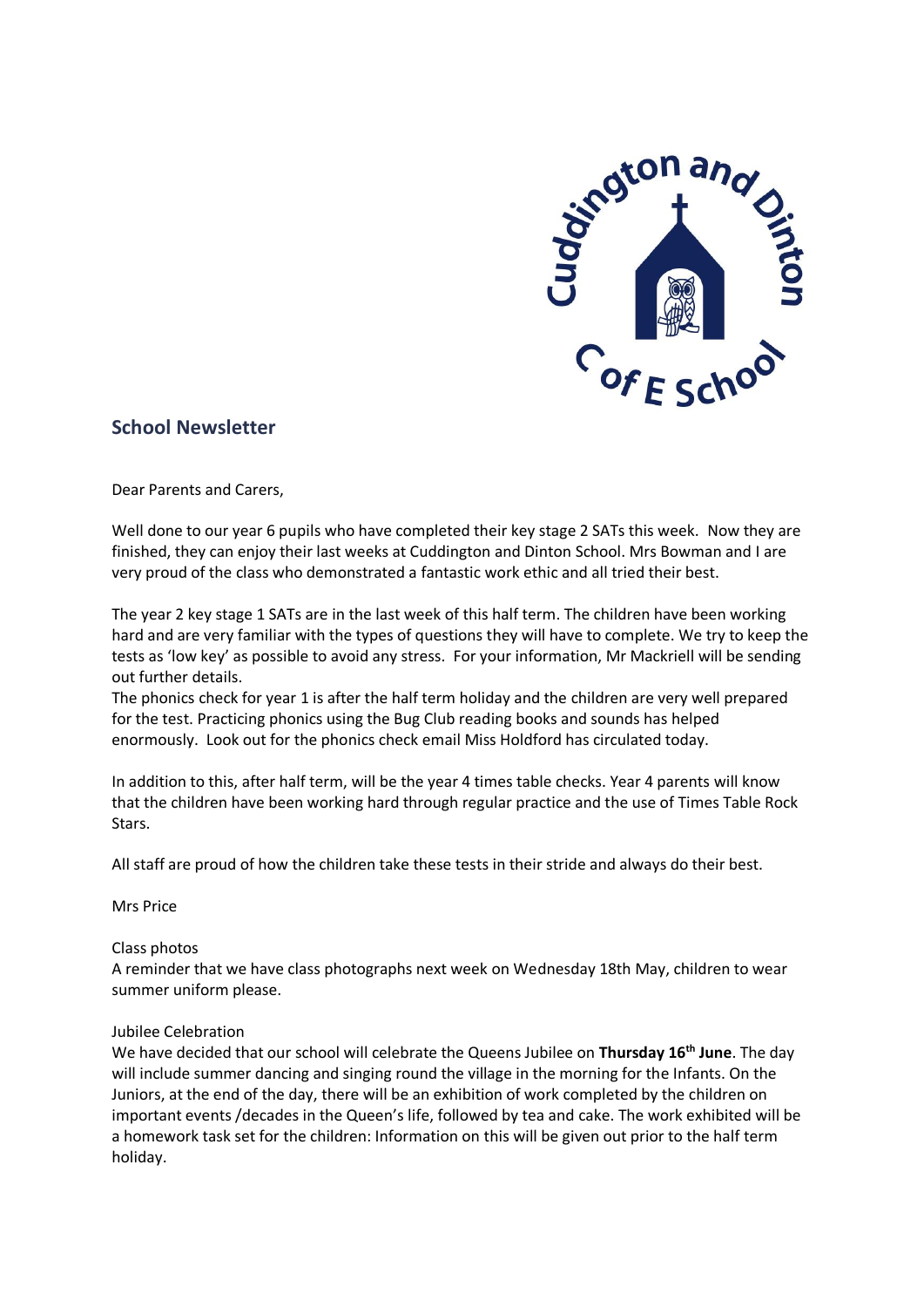#### Harriet Orridge

Harriet has been coming into school to support weekly worship, teach the children the Lord's Prayer in sign language and run the Junior lunch time church group. We are very grateful for what she has brought to the school and the children and wish her God's blessing as she moves on to her new role within the Church of England.

# Water bottles and Lost Property

It is essential that all children have a water bottle in school. There are increasing number of children who regularly forget them. Please can you make sure all your children's clothes are named. I have donated a binbag full of unnamed, unclaimed clothes to F4CADS from the Junior site.

# Tony Hadley Concert

Over the weekend, posters for the concert will be displayed throughout the catchment villages. This means that the tickets will be snapped up very quickly! It is such a great evening with a unique performance by Tony Hadley, as he is singing to people he knows and are his neighbours! We are so lucky to have this as a fund-raising activity.

We understand that money may be tight, but it might be helpful to reflect on the fact that this is our first big fund raiser for 3 years and £50 a ticket over 3 years sounds a little more palatable. Please get in touch with F4CADS if you would like to volunteer at the event, we need helping setting up on the day, doors' and clean up ([F4CADS@cds.school\)](mailto:F4CADS@cds.school). Poster attached.

# F4CADs

Second hand uniform

We have found a home for our boxes! Thank you kindly to the lovely family who have a space. Next sale will be in June.

# F4CADS Committee

Christian Aid Bring and Buy - Tyringham Hall Cuddington 18th May 3-6pm Good quality donations please to support this event these can be left in the church porch from Sunday 15/5 (children's clothes, books, bric-a-brac). Poster attached.

#### Discover Bucks Museum

At Discover Bucks Museum in Aylesbury they are celebrating Her Majesty The Queen's Platinum Jubilee with a fun-filled week of arts, crafts, games and a 1950s-themed Jubilee cream tea event over the May Half Term. Poster attached.

Dates 16th May Year 5&6 Eythrope River walk 18th May Class photos (summer uniform) 19th May Junior Family service 20th May Parent forum 24th May Year 6 parents meeting - Derbyshire residential 25th May Year 3&4 Waddesdon Trip 27th May INSET day 30th May-3rd June HALF TERM 6th June Return to school 10th June Tony Hadley concert 13th June Whole school science day at the Junior site (information to follow after half term holiday) 16th June School Jubilee Celebration day 20-24th June Year 6 Derbyshire residential